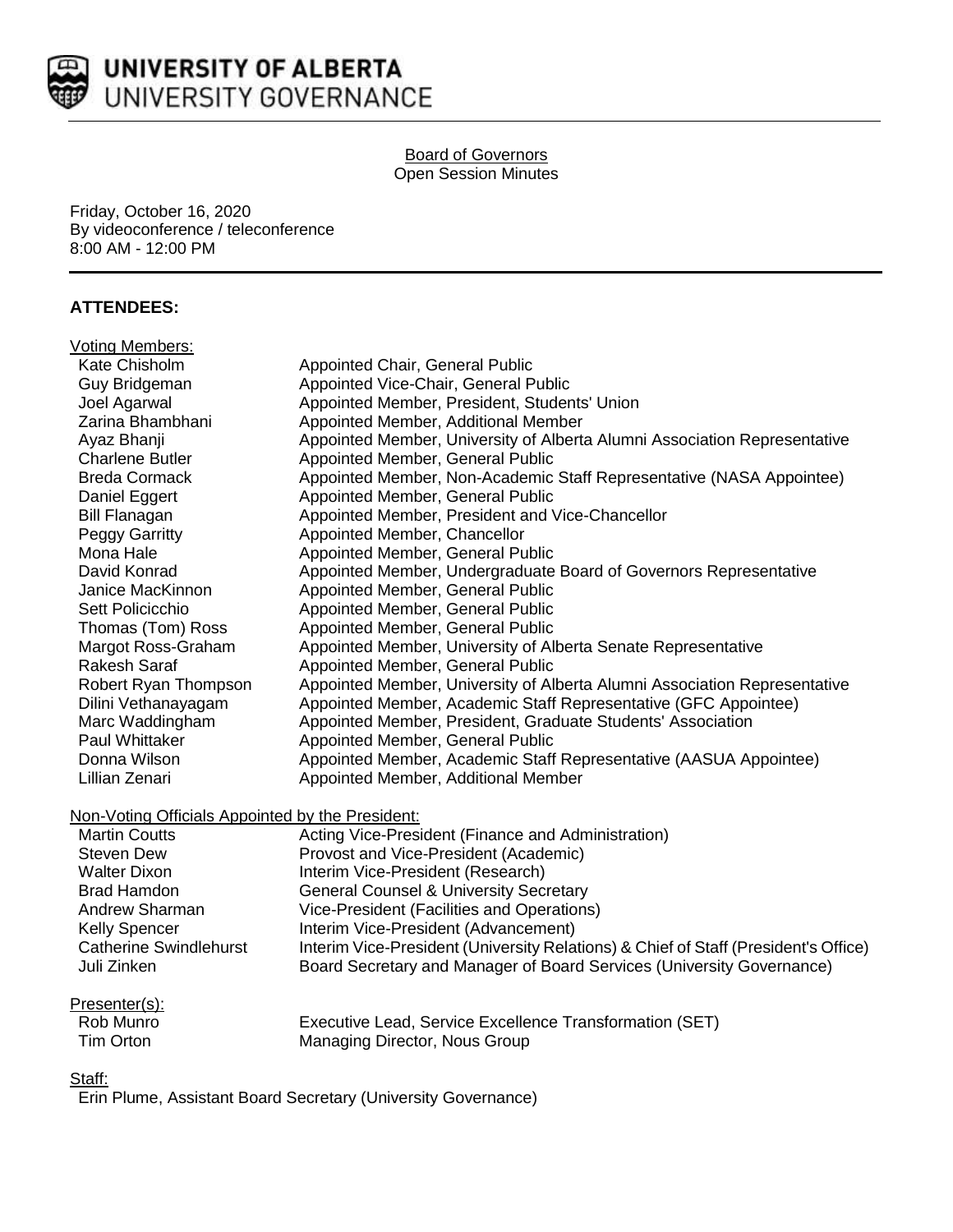# *IN CAMERA* **SESSION OF VOTING MEMBERS ONLY**

Voting members met, *In Camera*.

## **OPENING SESSION**

The Chair welcomed members and guests, and invited President Flanagan to give the following territorial acknowledgement prepared by Vice-Provost (Indigenous Programs and Research) Florence Glanfield:

*The University of Alberta resides on Treaty 6 territory and the homeland of the Métis. This territory is a traditional gathering place for diverse Indigenous peoples including the Cree, Blackfoot, Métis, Nakota Sioux, Iroquois, Dene, Ojibway, Saulteaux, Anishinaabe, Inuit, and many others whose histories,*  languages, and cultures continue to influence our vibrant community. To acknowledge the traditional *territory is to recognize its longer history—reaching beyond colonization and the establishment of European colonies, as well as its significance for the Indigenous peoples who lived and continue to live upon this territory, and whose practices and spiritualties were tied to the land and continue to develop in relationship to the land and its other inhabitants today. We must recognize our collective responsibility in working in relationship with First Nations, Métis, and Inuit peoples and what that means for our institutional work. The principles of Good Relations with FNMI peoples and communities can be followed with all of our diverse and vibrant communities and will be our way forward to uplifting the whole people for the University for Tomorrow.*

1. *Chair's Session*

*Presenter(s)*: Kate Chisholm

- 1a. Call to Order and Confirmation of Quorum
- *Presenter(s)*: Kate Chisholm

The Chair called the Open Session to order at 8:05 am. The Board Secretary confirmed that the attendance constituted quorum.

1b. *Approval of Open Session Agenda*

Materials before members are contained in the official meeting file.

*Presenter(s)*: Kate Chisholm

The motion was moved and seconded.

THAT the Board of Governors approve the Open Session agenda, as presented.

**CARRIED**

## 1c. Conflict of Interest - Opportunity for Declaration

#### *Presenter(s)*: Kate Chisholm

The Chair made note of the following:

- The University of Alberta has a Code of Conduct in place regarding Board members' obligations respecting conflict of interest, and Board and Board Committee members make annual disclosures in this regard.
- In addition, Board members must declare any conflict related to the Board agenda of each meeting and, in the event of such conflict, absent themselves from the discussion and voting on the item.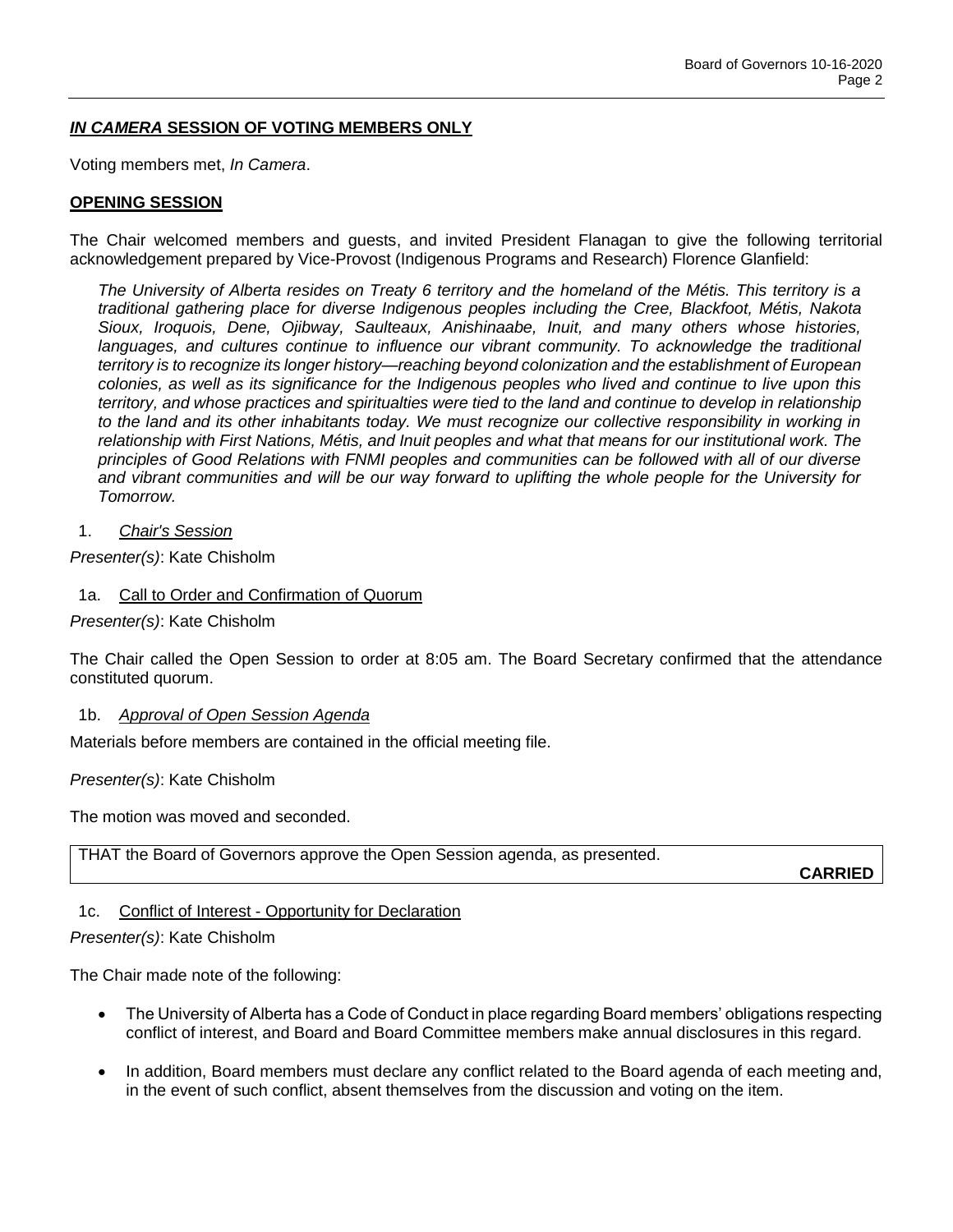The *Post-secondary Learning Act*, Section 16(5) states that: The members of the board must act in the best interests of the university.

The Chair invited members to declare any conflicts of interest related to the open session agenda. She noted that Mr Eggert had declared a potential conflict with Item 3c, *Appointment to the Universities Academic Pension Plan Board of Trustees*, as his employer provides office space to the Universities Academic Pension Plan, but indicated that she did not feel this was a conflict with the current agenda. The Chair observed no further declarations, and declared the question asked and answered.

## 1d. Chair's Remarks

## *Presenter(s)*: Kate Chisholm

The Chair welcomed Sett Policicchio, appointed as a public member to the Board of Governors on September 28, and Todd Gilchrist, incoming Vice-President (Finance and Administration), who was observing the meeting. She also acknowledged Martin Coutts for his service as Acting Vice-President (Finance and Administration) during this transition period.

The Chair thanked Board members for their participation in several Board meetings over the summer months to support the Board's preparation for important upcoming decisions regarding the University of Alberta for Tomorrow initiative.

- 2. *Report of the President*
	- *COVID-19 Update*
	- *Emergency Governance Protocols Decision Tracker*
	- *Board / GFC / Senate Summit Update*

Materials before members are contained in the official meeting file.

## *Presenter(s)*: Bill Flanagan

*Purpose of the Proposal*: For information / discussion.

## *Discussion*:

In addition to his written report, President Flanagan updated the Board on the University of Alberta's first Nobel Prize recipient, Dr Michael Houghton, in recognition of his discovery of the hepatitis C (HCV) virus, noting that this is Canada's second-ever Nobel Prize in Physiology or Medicine and that the HCV vaccine developed by Dr Houghton and his team were currently in the late pre-clinical stage of testing.

At President Flanagan's request, Andrew Sharman briefed the Board on the university's COVID-19 response, including a recent campus outbreak, contact tracing, and Winter and Fall 2021 planning.

President Flanagan, Steven Dew, and Mr Sharman responded to questions from the Board regarding: the recruitment of a new Vice-President (Research and Innovation); commercialization and public relations opportunities related to Dr Houghton's Nobel Prize; the severity of campus COVID-19 cases; whether the university had returned to full-grading for the Fall semester; consideration of student mental health as students transition back to in-person learning, particularly for first-year students new to campus; and whether the Board Learning, Research, and Student Experience Committee would receive an update on the university's comparisons with The National Standard of Canada for Mental Health and Well-Being for Post-Secondary Students.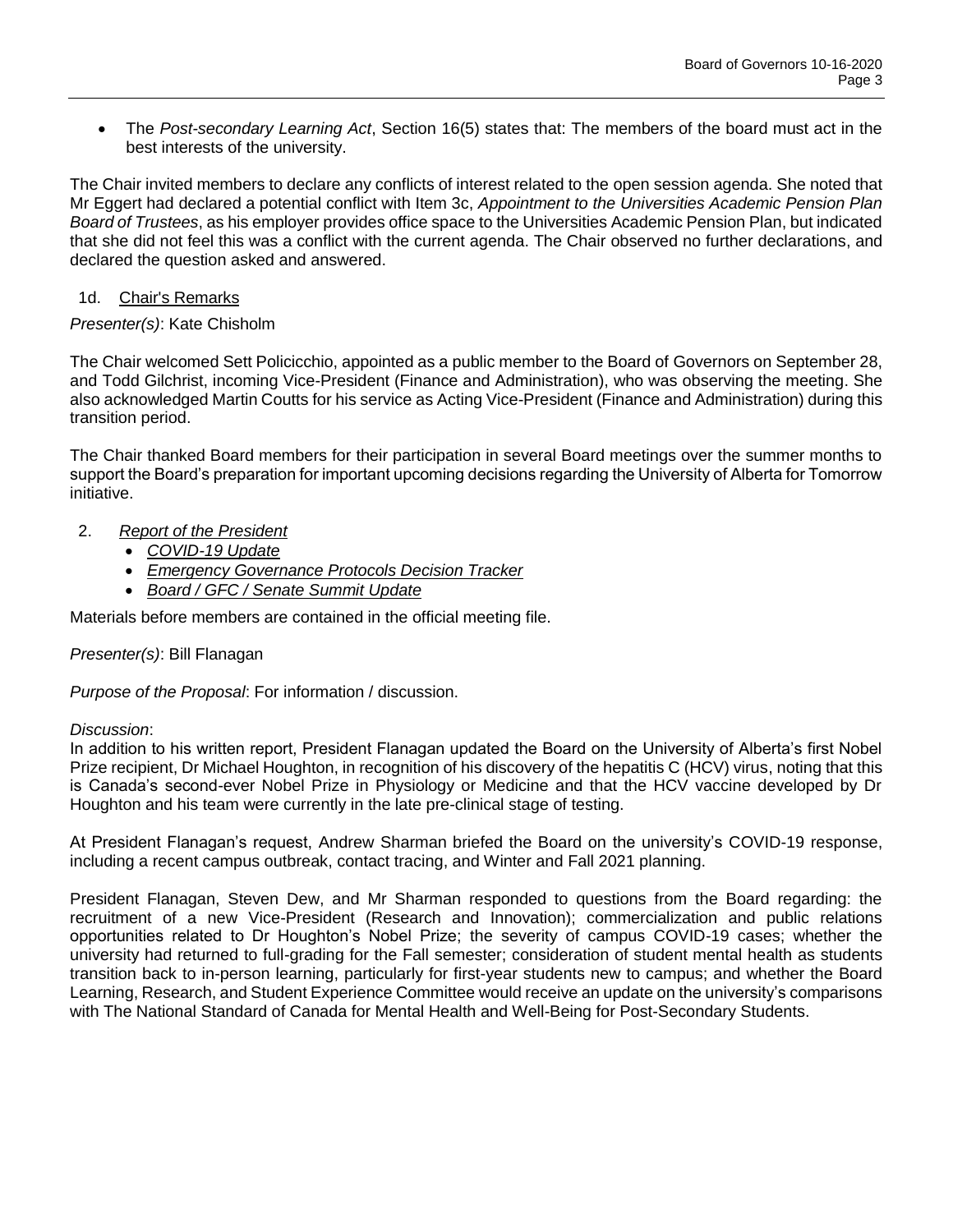## **CONSENT AGENDA**

## 3. *Motion to Approve the Consent Agenda*

Materials before members are contained in the official meeting file.

*Presenter(s)*: Kate Chisholm

- 3a. Approval of the Open Session Minutes of June 19, 2020 *Report of the Human Resources and Compensation Committee*
- 3b. Appointment to the Public Service Pension Plan (PSPP) Sponsor Board **– item removed**
- 3c. Appointment to the Universities Academic Pension Plan Board of Trustees **– item removed**

At the request of a member, the Chair removed Items 3b, *Appointment to the Public Service Pension Plan (PSPP) Sponsor Board*, and 3c, *Appointment to the Universities Academic Pension Plan Board of Trustees*, for discussion.

The motion was moved and seconded.

THAT the Board of Governors approve the Open Session Consent Agenda, as amended

**CARRIED**

## 3b. Appointment to the Public Service Pension Plan (PSPP) Sponsor Board

Materials before members are contained in the official meeting file.

### *Presenter(s)*: Martin Coutts

*Purpose of the Proposal*: To approve the appointment of the incoming Vice-President (Finance and Administration) to assume the position of the outgoing Vice-President (Finance and Administration) on the PSPP (Public Service Pension Plan) Sponsor Board effective October 26, 2020, pursuant to Schedule 2, Part 1, Section 4 of The Joint Governance of Public Sector Pension Plans Act.

*Discussion*: There was no discussion.

The motion was moved and seconded.

THAT the Board of Governors, on the recommendation of the Board Human Resources and Compensation Committee, approve the appointment of Todd Gilchrist, incoming Vice-President (Finance and Administration), to the PSPP (Public Service Pension Plan) Sponsor Board, pursuant to Schedule 2, Part 1, Section 4 of the *Joint Governance of Public Sector Pension Plans Act*, to complete the three-year term of Gitta Kulczycki, effective October 26, 2020 to February 28, 2022.

**CARRIED**

## 3c. Appointment to the Universities Academic Pension Plan Board of Trustees

Materials before members are contained in the official meeting file.

#### *Presenter(s)*: Martin Coutts

*Purpose of the Proposal*: To approve the appointment of the incoming Vice-President (Finance and Administration) to assume the position of the outgoing Vice-President (Finance and Administration) on the Board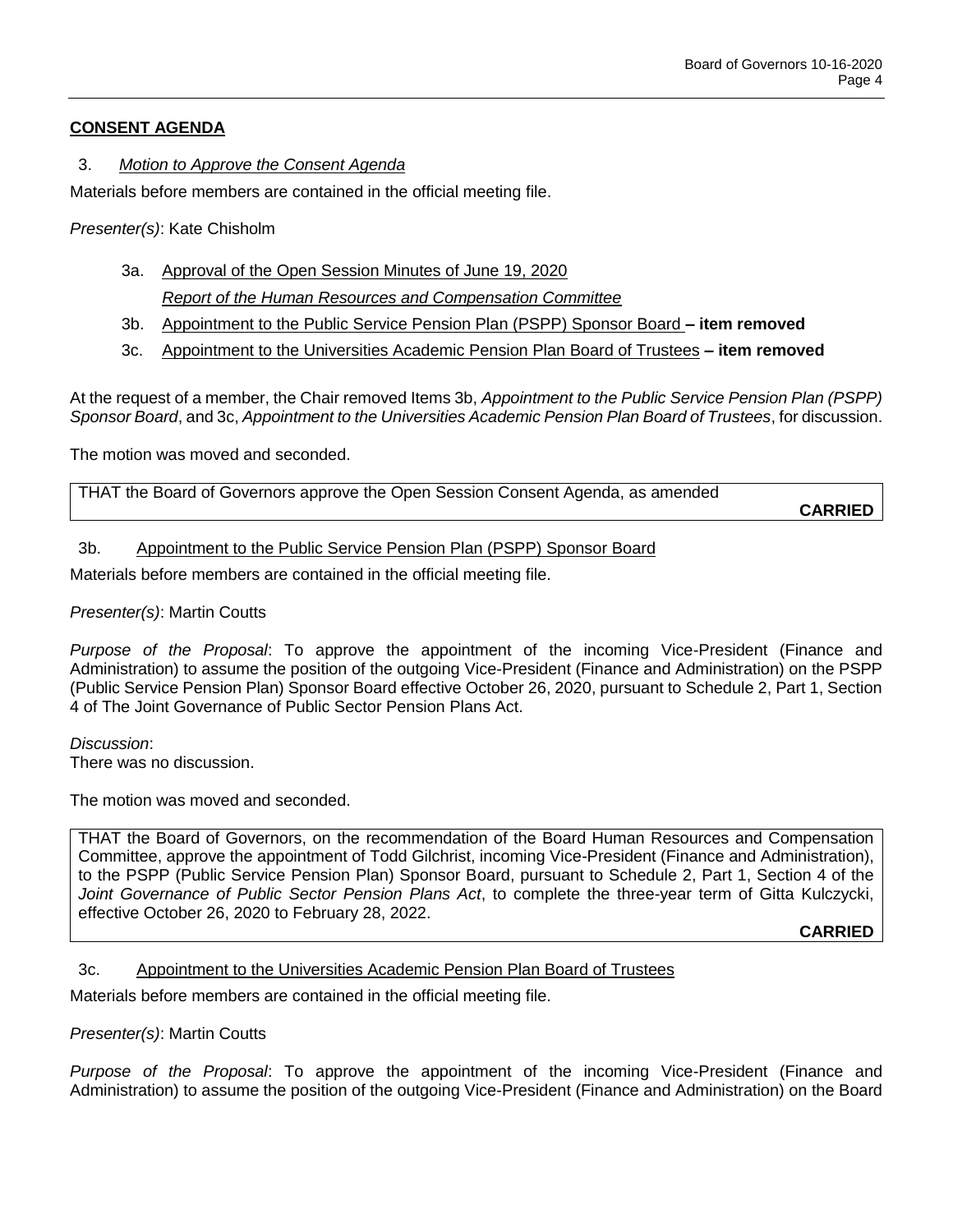of Trustees of the Universities Academic Pension Plan (UAPP), pursuant to Sections 3.6 and 3.8 of the Universities Academic Pension Plan Sponsorship and Trust Agreement.

## *Discussion*:

A member informed the Board that in addition to the proposed appointment to the UAPP Board of Trustees, the Vice-President (Finance and Administration) should also be a member of the UAPP Sponsors group. Mr Coutts noted that the UAPP Sponsorship and Trust Agreement automatically names the university's Chief Financial Officer as a Sponsor, and that the Vice-President (Finance and Administration) reports annually on UAPP to the Board Human Resources and Compensation Committee.

#### The motion was moved and seconded.

THAT the Board of Governors, on the recommendation of the Board Human Resources and Compensation Committee, approve the appointment of Todd Gilchrist, incoming Vice-President (Finance and Administration), to the Board of Trustees of the Universities Academic Pension Plan (UAPP), pursuant to Sections 3.6 and 3.8 of the *Universities Academic Pension Plan Sponsorship and Trust Agreement,* to complete the four-year term of Gitta Kulczycki, effective October 26, 2020 through December 31, 2022.

**CARRIED**

## **DISCUSSION & ACTION ITEMS**

## *Report of the President*

*Presenter(s)*: Bill Flanagan

### 4. *UofA for Tomorrow*

The President introduced the item and provided an overview of internal and external consultation to date.

#### 4a. Academic Restructuring

Materials before members are contained in the official meeting file.

## *Presenter(s)*: Steven Dew

*Purpose of the Proposal*: To discuss and receive feedback on the contents of the Interim Report of the Academic Restructuring Working Group and to update the Board on consultations thus far.

#### *Discussion*:

Dr Dew presented an update on academic restructuring consultation, reviewing concerns raised by the community regarding the pace of consultation, the amount of change and job loss, and skepticism over the cost-saving estimates and potential additional level of hierarchy in the executive dean proposal. He reviewed three academic restructuring scenarios, including a number of variations, with a detailed financial analysis of each.

Dr Dew responded to questions from the Board regarding: the standard pace of faculty renewal and strategies to rejuvenate the professoriate; how pension plans are addressed within the financial model; the benefits and disadvantages of: placing the School of Business in the "Natural and Applied Sciences" grouping, grouping Augustana Faculty, Campus Saint Jean, and the School of Native Studies together, and combining the Faculties of Arts and Science; the opportunity to seek advice on lessons-learned from individuals who have experienced similar transformations at other institutions; whether the proposed groupings were intended to create greater opportunity for interdisciplinary work; whether Deans are prepared to return to the professoriate; the risks to faculty recruitment and retention; and how the university plans to address the growing sense of fear and anxiety among the campus community.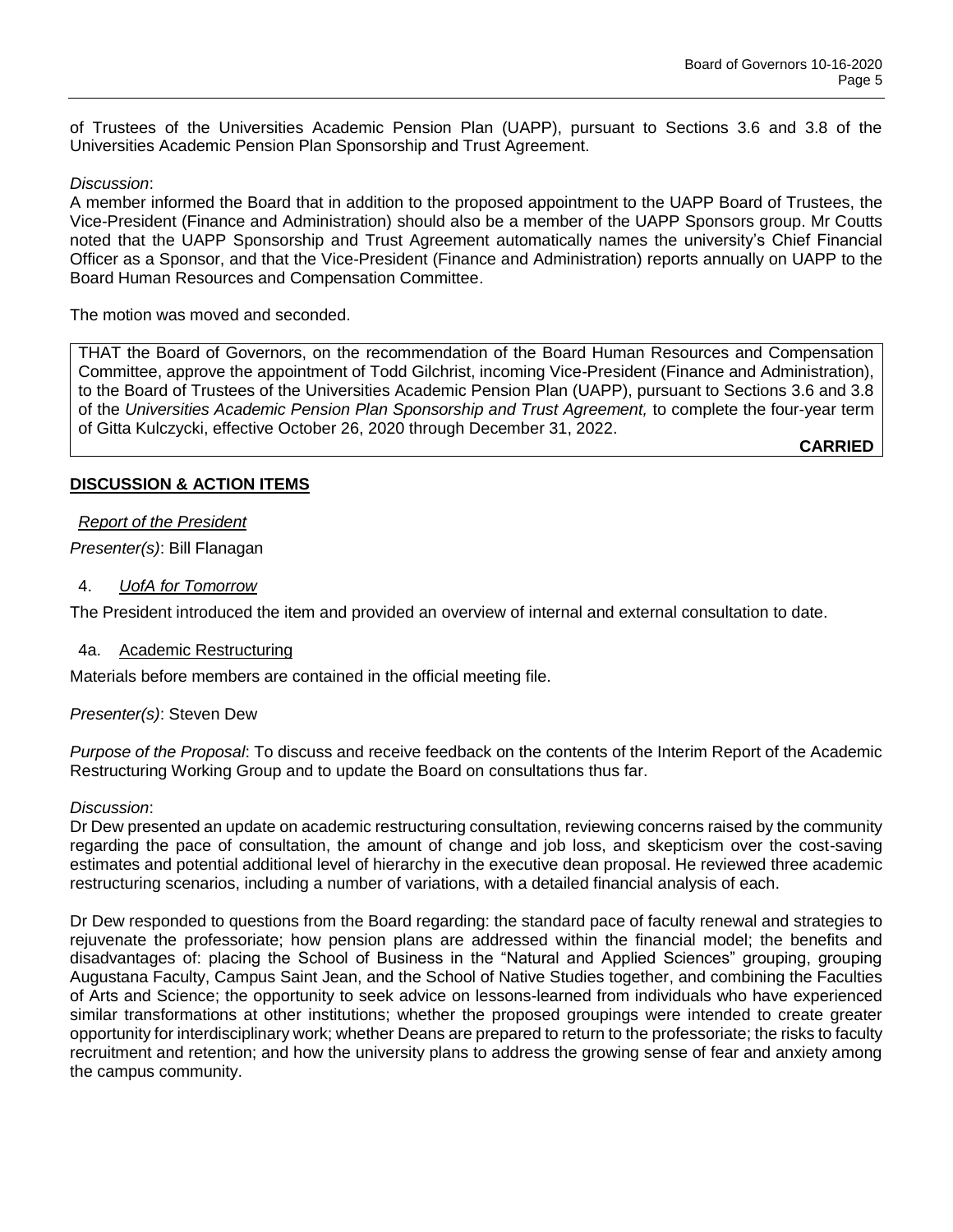- 4b. Service Excellence Transformation (SET)
- 4b.i. Recommendation from General Faculties Council

Materials before members are contained in the official meeting file.

## *Presenter(s)*: Bill Flanagan

*Purpose of the Proposal*: To provide the Board with the motion passed at the September 28, 2020 GFC meeting.

## *Discussion*:

President Flanagan presented a recommendation made by General Faculties Council (GFC) at its September 28, 2020 meeting that GFC be given the opportunity to discuss and make recommendations related to the Service Excellence Transformation (SET) initiative prior to Board of Governors' approval of the SET operating model. The President noted that he had advised GFC that because SET was an administrative matter and not an academic matter, it was outside the statutory jurisdiction of GFC, but that the *Post-Secondary Learning Act* allowed for GFC to make recommendations to the Board of Governors "on any other matters considered by the general faculties council to be of interest to the university".

The President expressed university administration's view that delaying the SET operating model decision would postpone development of a plan to address budget cuts. He assured the Board that should the model be approved, administration would ensure the university could maintain its key mission and would continue to share relevant information regarding the SET initiative with GFC.

The Chair acknowledged receipt of the recommendation and the value of GFC's guidance, but noted the seriousness of consequences if the university did not address its financial challenges within the very short timeframe provided.

President Flanagan and Mr Munro responded to questions from the Board regarding: whether it was possible to share more details on the SET proposal with GFC to help engage the community in the process; how communicaton regarding SET could be improved; the establishment of measures of success for the SET initiative; whether administration had determined and communicated which areas of the university would be included in Phases 1 and 2 of the implementation plan; whether implementation of SET was interconnected with the academic restructuring process; whether GFC was aware of the established timelines and implementation plan; and the importance of engaging GFC on SET decisions as they relate to the academic restructuring.

## 4.b.ii SET Operating Model (for approval)

Materials before members are contained in the official meeting file.

## *Presenter(s)*: Rob Munro; Tim Orton

*Purpose of the Proposal*: The proposal is before the Board because agreement on the administration operating model will allow the university to develop processes and structures to deliver services in an effective and efficient manner, within the operating budget.

#### *Discussion*:

Mr Munro provided a presentation on the proposed Service Excellence Transformation (SET) operating model, including two alternative models and the potential savings, advantages, and disadvantages for each; features of the preferred model; and a timeline for implementing the model.

Discussion of this item took place under Item 4bi.

The motion was moved and seconded.